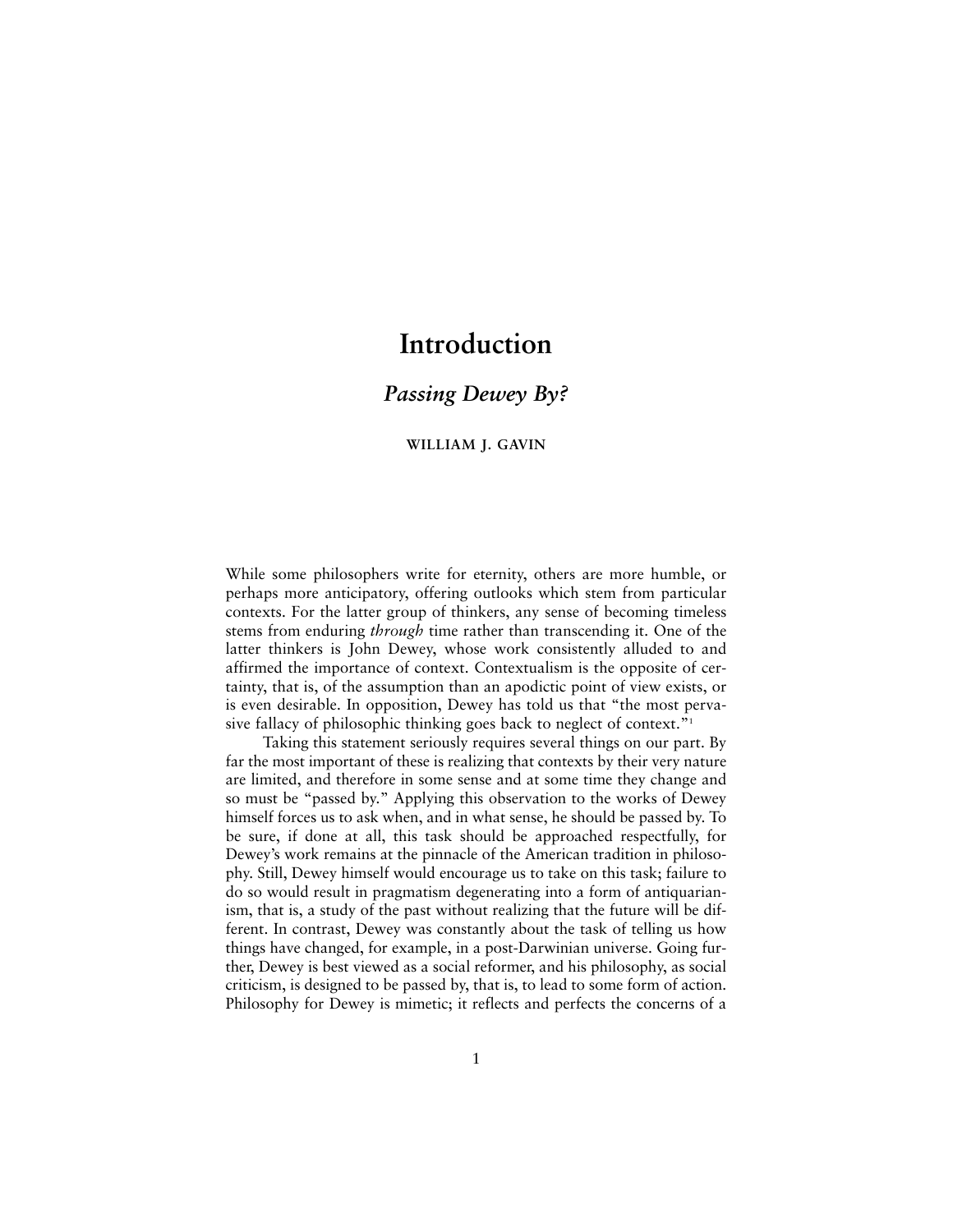2 *Gavin*

community, albeit it in a critical manner. It is "formed," and then it is "formative." "The distinctive office, problems, and subject matter of philosophy grow out of stresses and strains in the community life in which a given form of philosophy arises, and . . . accordingly, its specific problems vary with the changes in human life that are always going on and that at times constitute a crisis and a turning point in human history" (MW 12:256). Once again, such a stance places upon the reader the responsibility of not letting Dewey's work exist merely as "text," but rather of undertaking the task of uncovering how the text relates to contemporary *con*texts in the new millennium.

A comparison here may perhaps be enlightening. At the end of book one of Nietzsche's *Thus Spoke Zarathustra,* Zarathustra says: "Many die too late, and a few die too early. The doctrine still sounds strange: 'Die at the right time!'"2 This is a somewhat tricky matter; no bell goes off to let one know just when the right time has arrived. In theory we know what characterizes the right time, i.e., when your death can function as a "spur and a promise to the survivors."3 On the face of it, Zarathustra has given his gift (of uneasiness) to his disciples, and asked them to love the earth in its flawed entirety. Now it is time for him to go: "verily Zarathustra had a goal; he threw his ball: now you, my friends, are the heirs of my goal; to you I throw my golden ball."4 But having said as much Zarathustra does not leave, asking his disciples to "forgive me for that."<sup>5</sup> His nondeparture forces the reader into reflection, thus insuring that s/he too is made uneasy. Zarathustra has urged his disciples to "pass him by." But as the text "progresses" it becomes more and more difficult to accomplish this task. For Zarathustra himself does not stand still long enough to be passed by, as he continues to take upon himself the seemingly impossible task of becoming the *Übermensch,* and affirming eternal recurrence, a task initially thought to be reserved for his successors. Hence the significance of the book's subtitle: "A Book for All and None."6

Dewey's texts, like Nietzsche's *Thus Spoke Zarathustra,* should be viewed as a spur or a prod. This is but another version of the pragmatic stance which stresses the interpenetration of thought and action. The thoughts and criticisms contained in Dewey's works are not meant merely to be studied, though that of course is necessary. The text is also meant to be directive in nature. But in order to do so the texts must tell a story, a narrative. Dewey is constantly telling the reader the tale of how we got from "there" to "here"—in *Reconstruction in Philosophy* and in "The Need for a Recovery in Philosophy," for example. By the time of Dewey's "Reconstruction As Seen Twenty-Five Years Later," written as a new Introduction to *Reconstruction in Philosophy* in the 1940s, the story has become more urgent, and Dewey calls for the reconstruction *of* philosophy rather than merely reconstruction *in* philosophy, saying that "the need for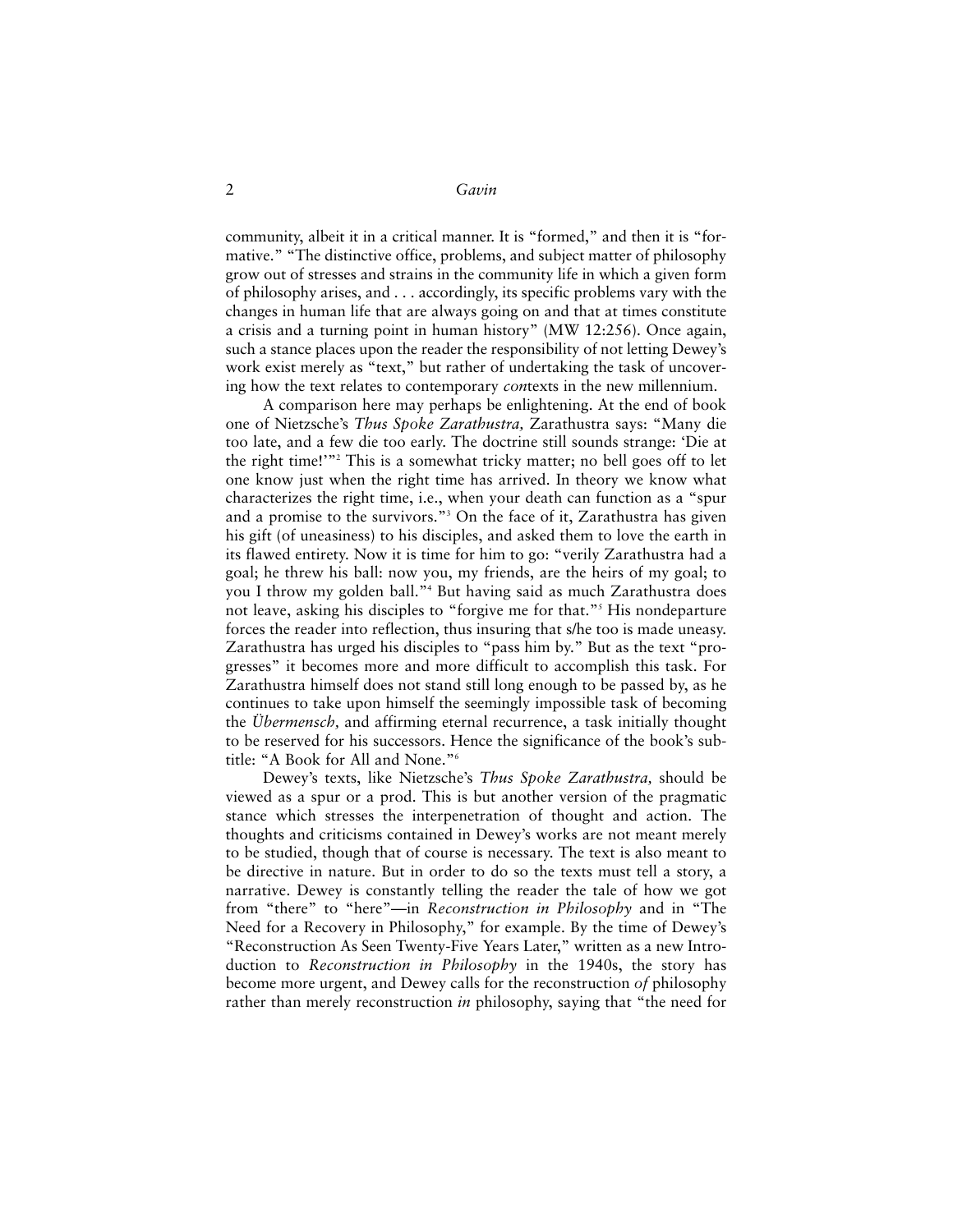#### *Introduction* 3

reconstruction is vastly more urgent than when the book was composed" (MW 12:256). In other words, the *context* has changed.

There is a sense in which we can feel urged to pass Dewey by, analogous to that urged by Zarathustra. With Nietzsche this sense becomes more formidable as it becomes apparent that Zarathustra's disciples will not be able to pass him by, and that he himself is being asked to become the over[wo]man. Analogously, it can seem easy and somewhat straightforward to suggest that Dewey be passed by; but doing so may prove more difficult than initially appeared to be the case. For Dewey himself anticipated and took on, to a remarkable degree, many of the issues now being debated in contemporary philosophy. Dewey, like Zarathustra, did not stand still, waiting passively to be "passed by" by a group of successors. Though in a sense he urged his followers to surpass him for good pedagogical reasons, Dewey also was remarkably anticipatory of some of the new "problems"7 on the horizon of the new millennium.

In the following essays several Dewey scholars take up the issue of just how, and to what extent, his work is to be "passed by."

For one set of authors, Dewey's contextualism remains intact, requiring more to be amended than radically changed. Thus, in "Advancing American Philosophy: Pragmatism and Philosophical Scholarship," James Campbell considers the pragmatic meaning of philosophical scholarship at the present time, a time when many suggest that we are *preserving* rather than *advancing* American philosophy. Campbell begins with a formulation of this issue, and then compares efforts to advance American philosophy with what might be done to advance the American classical musical tradition. In a final section he "advances" matters significantly, by showing how a Deweyan approach might be effectively utilized in dealing with the contemporary issue of abortion. In "Dewey's Limited Shelf Life: A Consumer Warning," Michael Eldridge argues that Dewey's most significant contribution is his advocacy of "social intelligence." Using the latter, however, requires that we be sensitive to particular contexts. As a specific example of his point here, Eldridge argues that we not unqualifiedly accept an endorsement of unions in all situations—or assume that Dewey himself would do so in the context of the new millennium. In "New Directions and Uses in the Reconstruction of Dewey's Ethics," Gregory Pappas argues that, although we do not find an ethical theory per se in Dewey's writings, nonetheless there are new functions for an ethical theory which are not at odds with Dewey's criticism of traditional ethical theory. Rather, there is available from Dewey an alternative position which lies *between* divorcing ethical theory completely from moral practice, and on the other side, the pretensions of some normative ethical theories to dictate our moral conduct in a noncontextual manner. In "Contexts Vibrant and Contexts Souring in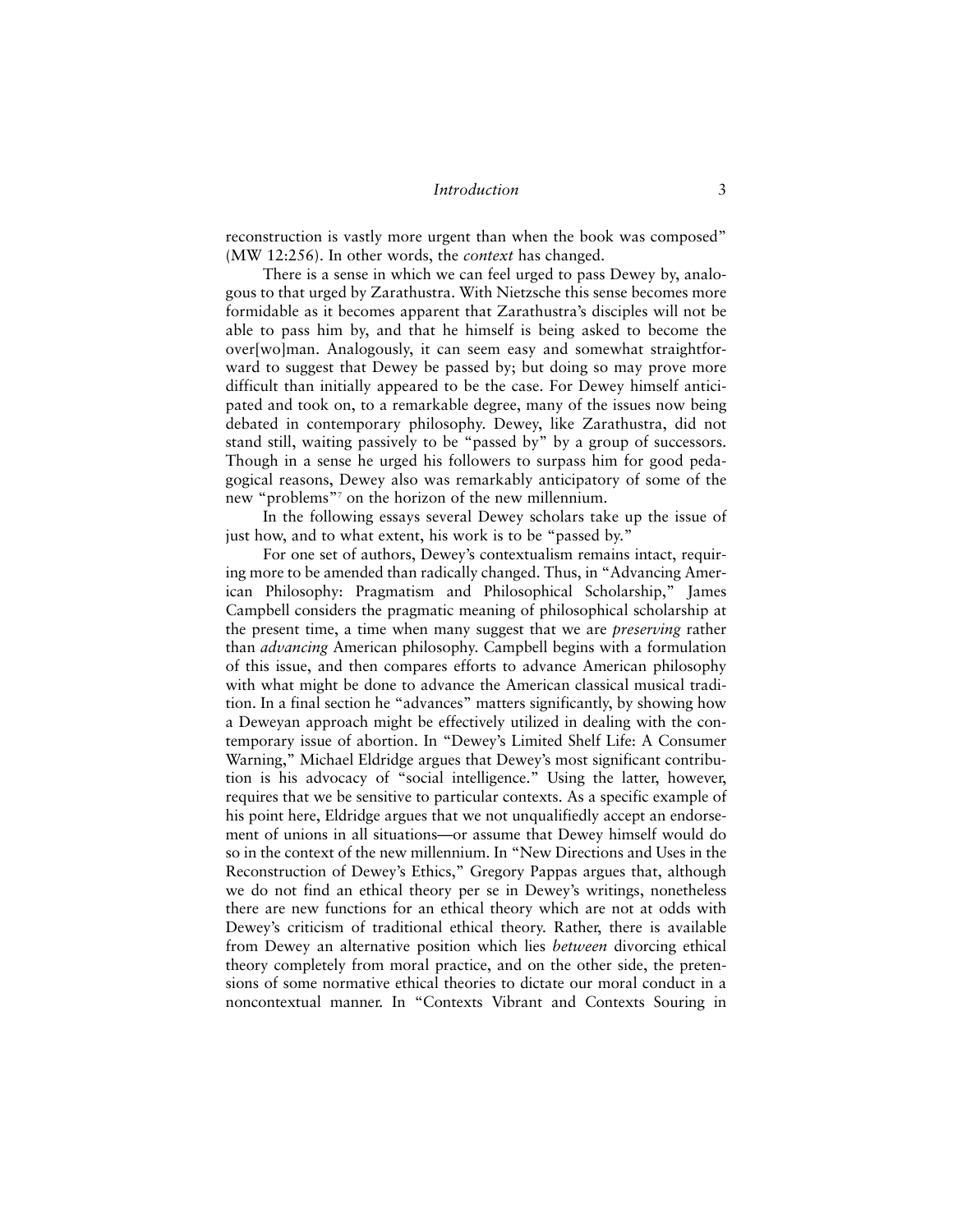4 *Gavin*

Dewey's Philosophy," William Gavin notes that neglect of contexts and contextualism was deemed "the most pervasive fallacy in philosophic thinking" by Dewey. Contexts should be "fat" rather than "thin," offering a rich naturalism. Going further, contexts can go wrong or "sour" in several ways: by reducing the *con*text to the text alone; by turning interaction into control or domination; by replacing the environment of interaction with one of interacting with narcissistic "pseudo-events"; and by not realizing that the con*tent* of a con*text* has changed.

For a second group of authors, Dewey's work needs significant revision if he is to be relevant in the new millennium. Thus in "As Dewey Was Hegelian, So We Should Be Deweyan," Ray Boisvert faults Dewey's attempt to extend the method of the physical sciences to politics, education, and morals. While such a goal may have been comprehensible at the beginning of the twentieth century, it is not feasible in contexts confronted with "AIDS-type" issues. Dewey's attempt to universalize scientific method overgeneralizes from the specificity of different contexts and, going further, it immerses him in a "fresh start" view, that is, a new approach through science, which should be avoided. Dewey still has much to offer however, in the areas of "lived experience" and in his view of mediation which assumes "co-respondence" as primordial. In "(Re)construction Zone: Beware of Falling Statues," Shannon Sullivan argues that Dewey neglected the issues of race and racism in his philosophy. This, for Sullivan, is more than a mere gap or hole in his thought, for it perpetuates the conceptual and theoretical "whiteness" of his philosophy. Nonetheless, some resources do exist in Dewey's pragmatism which can be of assistance in going beyond it on the matter of race. The most powerful of these is "habit," understood as an organism's predisposition to transact with its physical, social, political and natural worlds in particular ways. In "Between Being and Emptiness: Toward an Eco-Ontology of Inhabitation," Tom Alexander argues that the thought of John Dewey is of exceptional value in relocating the quest for "knowledge" back where it belongs, that is, within the context of the general issue of "wisdom." Dewey dominates the twentieth century as the only thinker to articulate an eco-ontology compatible with democracy. Alexander offers a marriage of Dewey with the Buddhist doctrine of emptiness, especially as refined by Nagarjuna.

Still a third group of authors included here argues that we should not be overhasty in passing Dewey by, for he has much to offer that has still, even as we enter the new millennium, gone unnoticed or unappreciated. Thus, in "On Passing Dewey By: The New Millennium and the Climate of Pluralism," Sandra Rosenthal argues that Dewey's philosophy and his understanding of self offer a more useful balance of community and pluralism than do the more exclusive alternatives put forward by Alasdair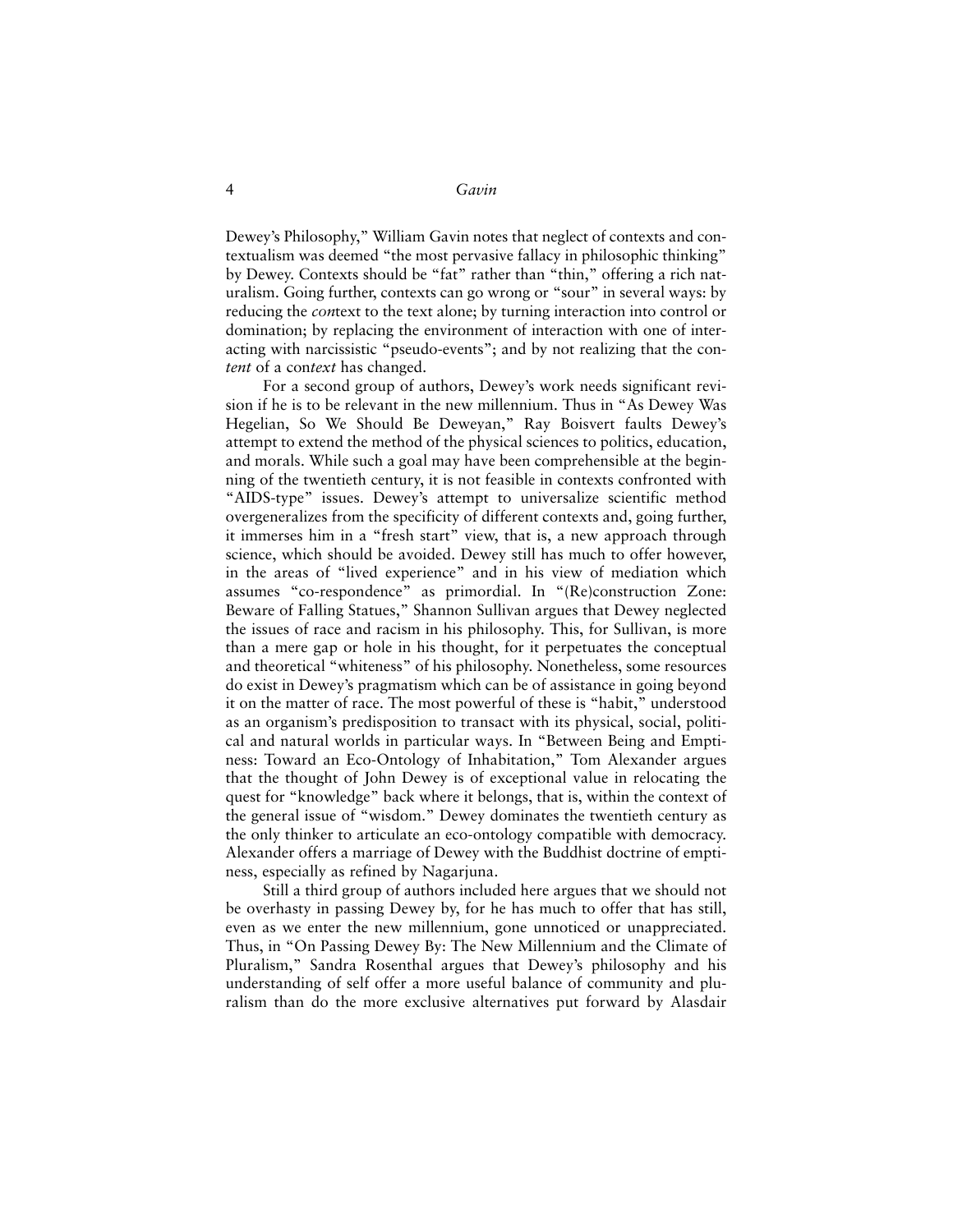### *Introduction* 5

MacIntyre, John Rawls, and Richard Rorty. In contrast to Dewey, each of the latter philosophers offers a view of the self which seems unable to exercise its anointed community task. In "Pressing Dewey's Advantage," Joseph Margolis shows how the work of Richard Rorty and Hilary Putnam tend to cancel each other out. Each is a decisive critique of the other's particular form of relativism without, however, ever showing how relativism might be formulated in a coherent and defensible manner. In contrast, Margolis suggests that a coherent account of constructive relativism can be offered, one which is quite compatible with Dewey's realism stemming from *Experience and Nature*. In "Improving Life," John Lachs shows how Dewey's idea of " 'means-end' integrated actions" promises permanent improvements to the human condition. Rather than dispensing with undesired labor for a few people only as in, for example, Aristotle and Hegel, Dewey offers a strategy that is, in general, universally available. Rather than offering attitudinal change as in the Stoics, Dewey presents a way of objectively reconstructing our relations with our activities. But Lachs charges that Dewey's own account can offer only moderate progress, enabling us to achieve some, but by no means all, of the little improvements of which the human being is capable. In opposition, he suggests that we retain the "utopian" ideal that there are activities every element of which is rich in consequences and rewarding in experience. Finally, in "In the Wake of Darwin," Vincent Colapietro argues that Dewey is best viewed as a "critical traditionalist" who constantly emphasized the need for a pluralistic approach to the past. He turns to those occasions when Dewey mourned the loss of colleagues, such as James, Mead and Hocking, by reenacting the ritual of recollection, in order to emphasize that unbearable loss is oftentimes something that must be "worked" through. Dewey is indeed a "spur" for Colapietro, that is, he is a thinker who invites and demands further critical reflection, but one whose work must be married to Freud, Marx, and Nietzsche as we move into the future.

Hopefully, the "pragmatic upshot" of this pluralistic tapestry of approaches is a rich narrative—one indicating both where the context has changed, and also what needs to be preserved and nurtured in Dewey as we advance into the future.

#### **NOTES**

1. John Dewey, "Context and Thought" (LW 6:5). All references to Dewey's work in this volume are to the critical edition, *The Collected Works of John Dewey, 1882–1953* edited by Jo Ann Boydston (Carbondale: Southern Illinois University Press, 1969–91), and published as *The*